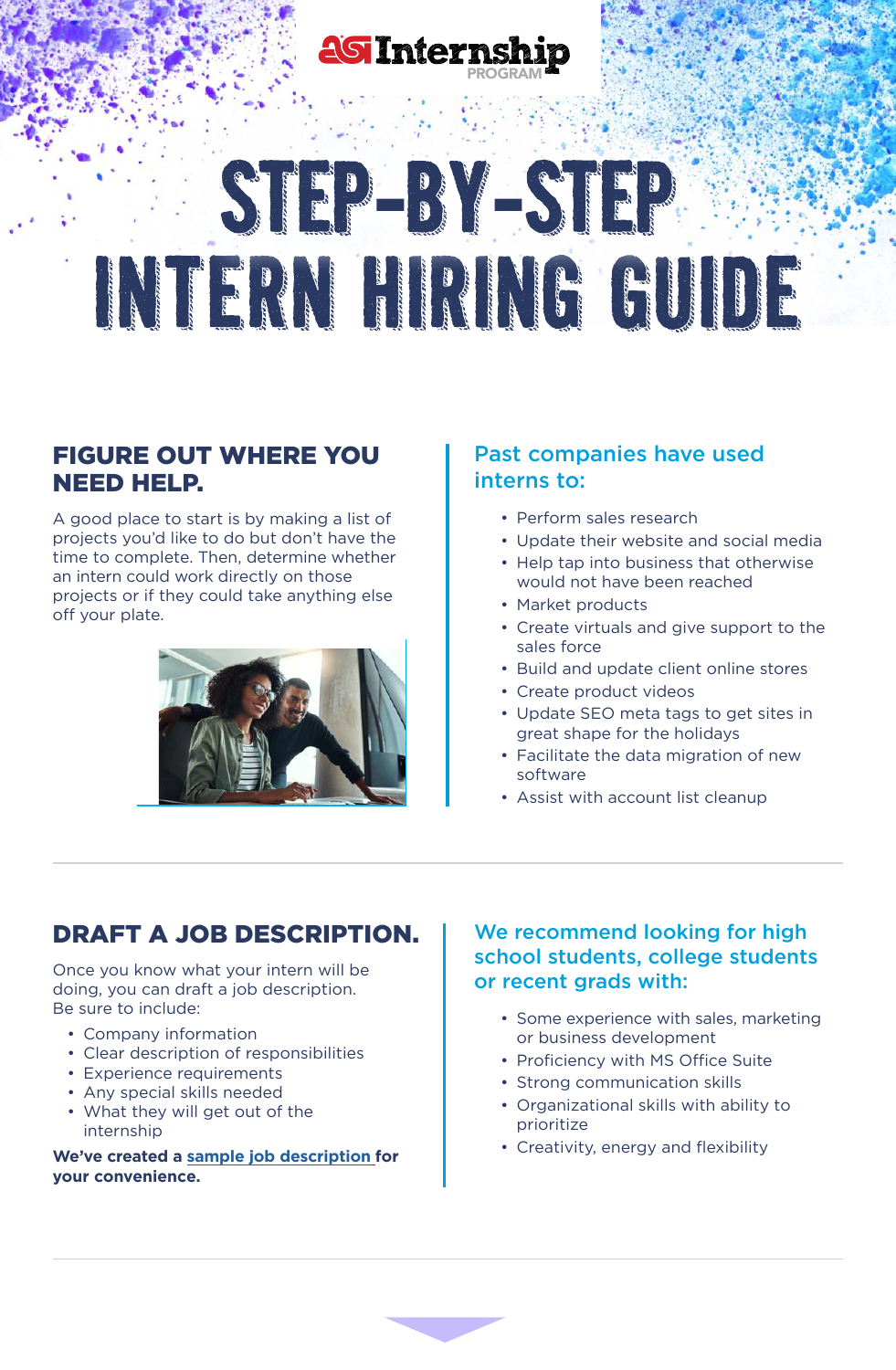## DISTRIBUTE YOUR JOB DESCRIPTION.

Now that you have your final job description, it's time to choose how you'll share it. You can do one or more of the following:

- Send it to employees, clients or friends who know potential candidates
- Contact college career centers in your area (find [colleges](https://nces.ed.gov/collegenavigator/) near you here)
- Post it on social media
- Advertise the position on job boards

### Ideas of job boards to use:

- Indeed
- CareerBuilder
- ZipRecruiter
- LinkedIn
- Monster
- Internships.com
- InternJobs.com



## CHOOSE CANDIDATES.

Once you start getting applicants, you'll need to select which ones you'd like to interview. A good place to start narrowing down the list is by looking at resumes. Here's what to look for:

- Well written and formatted
- Has been proofread
- Contains detailed experience applicable to internship
- Related major

#### If you can't narrow down by resume alone, you can conduct a quick phone screen:

- 1. Develop a list of 3-4 questions relevant to the job
- 2. Call each candidate and ask the questions
- 3. Listen to not only what they say but if they use a professional tone and language
- 4. Move applicants who do best on a phone screen to the next stage: a longer interview

## CONDUCT INTERVIEWS.

Now that you've narrowed down your list, it's time to start scheduling interviews. Whether an interview takes place on the phone, online or in-person, here are a few things to keep in mind:

- Ask questions related to the job responsibilities as well as behavioral questions (e.g. What would you do in this situation …)
- Review the candidate's resume before the interview so it's fresh in your mind.
- Describe the company and position to the candidate in an easy-to-understand way and answer any questions they have
- At the end of the interview, give the candidate a timeline so they know the next steps

#### If you need help developing interview questions, here are a few you can use:

- What do you know about our industry?
- Why did you choose your major?
- Tell me about your course work. In what ways is it relevant to this position?
- What skills do you have that will help you excel during this internship and how do you plan to implement them?
- What are your expectations for this internship?
- What skills would you like to gain from this experience?
- What are your plans after graduation?